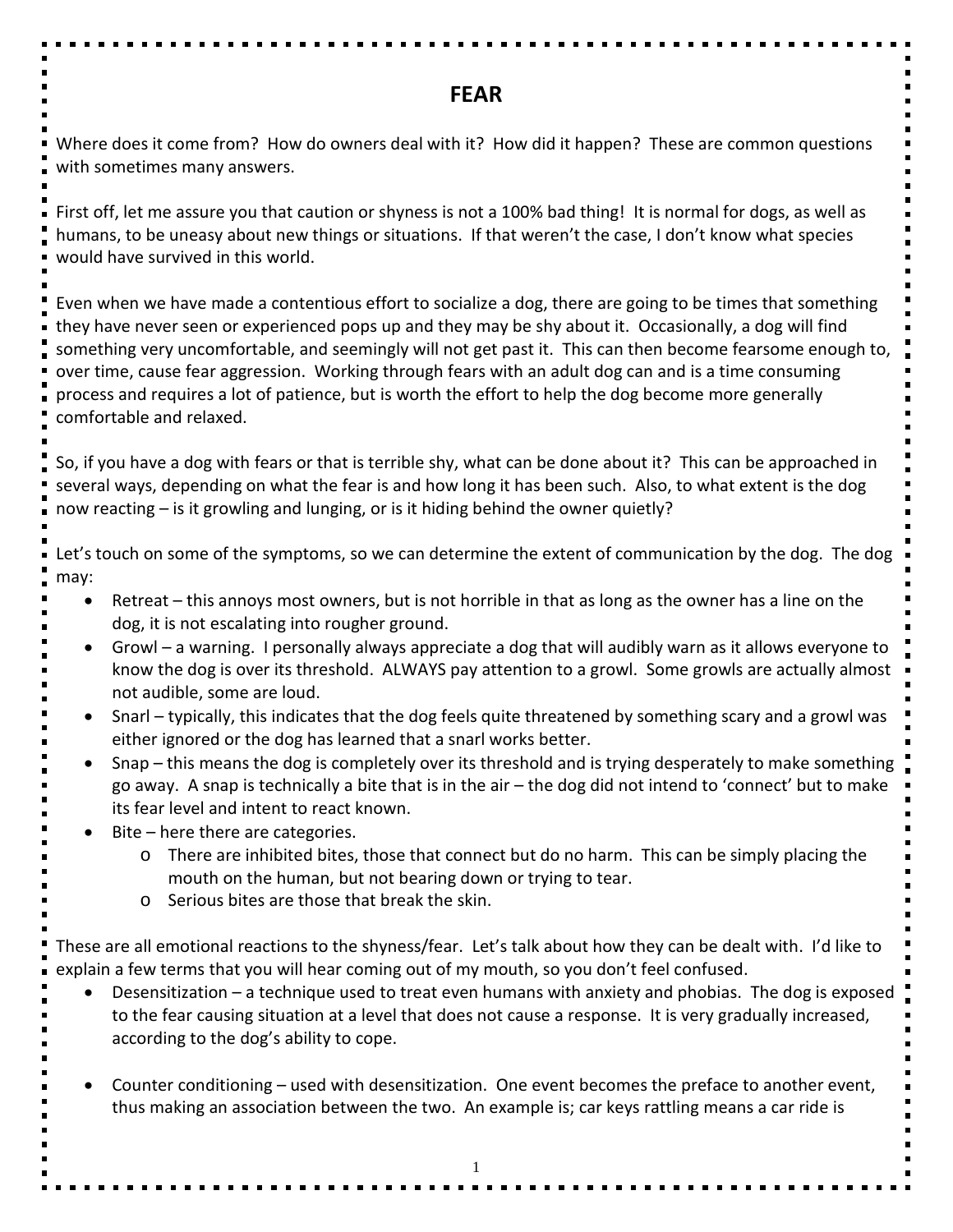coming. This is the Pavlovian sequence – dog hears bell, food happens next. Soon, bell causes dog to drool even without food.

Desensitization and counter conditioning are used together.

- Classical conditioning this is about the relationship of events one to another, or associations.
- Operant conditioning this is about the dog learning how its behavior affects consequences, or rewards and punishment.

Classical conditioning and operant conditioning are used together.

I usually work with these shy/fearsome dogs by establishing a conditioned emotional response. In plain English that means – dog sees what it fears, offers calm/no fear reaction, receives reinforcement. This allows the dog to participate in its own training and replaces reactive behavior with a new behavior. It does not happen in a week! But, if you are patient and kind and don't try to push too fast, it does happen...

We humans make mistakes in dealing with fear, and that's especially true of the female human. It is part of us to want to 'console' and tell them 'It's OK", and touch them. This actually perpetuates the problem as the dog is receiving attention for being fearsome. Acknowledge the times the dog is not displaying fear, and avoid situations that you know make the dog afraid.

On the other hand, if you have not managed a situation well and the dog reacts with growls, bared teeth snarl, snapping or worse, you cannot safely ignore the behavior. To do so gives the dog input that it is appropriate and allowed. Immediately remove the dog to a distance that is no longer fearsome. Do not give the event a lot of reaction on your part, either in the form of "It's OK" or in "NO! Bad dog!" Either response on your part is just that – a response – and can be considered reinforcement.

I like to remove the dog from whatever it wants. Typically, that's to be with the owner. So, a form of negative punishment is to remove the dog calmly and as quietly as possible to a safe and quiet place and remove you from the dog's presence. You have now taken away something the dog wants – you and the possibility to interact with you.

Next, roll up a newspaper and hit yourself on the head and say – poor management, don't let it happen again. While working a dog through specific fears, it is critical to manage situations so as to avoid the dog being pushed over its threshold! To do so sets you back severely on your road to desensitization and counterconditioning.

So, I suggest that you sit down and actually write out a plan (referred to as a hierarchy) of progressions and systematically proceed toward your goal. Remember the 80% rule:

Do not raise criteria (difficulty) until you have had 80% success three sessions in a row! That's easy math – 4 out of 5 or 8 out of 10. Don't cheat here – you'll find yourself going backwards very shortly down the road  $\Box$ 

Remember, it takes at least 5000 repetitions to achieve a reliable behavior. It does not take any less to replace one emotion with a more desirable emotion. Here's the math:

15 reps a session